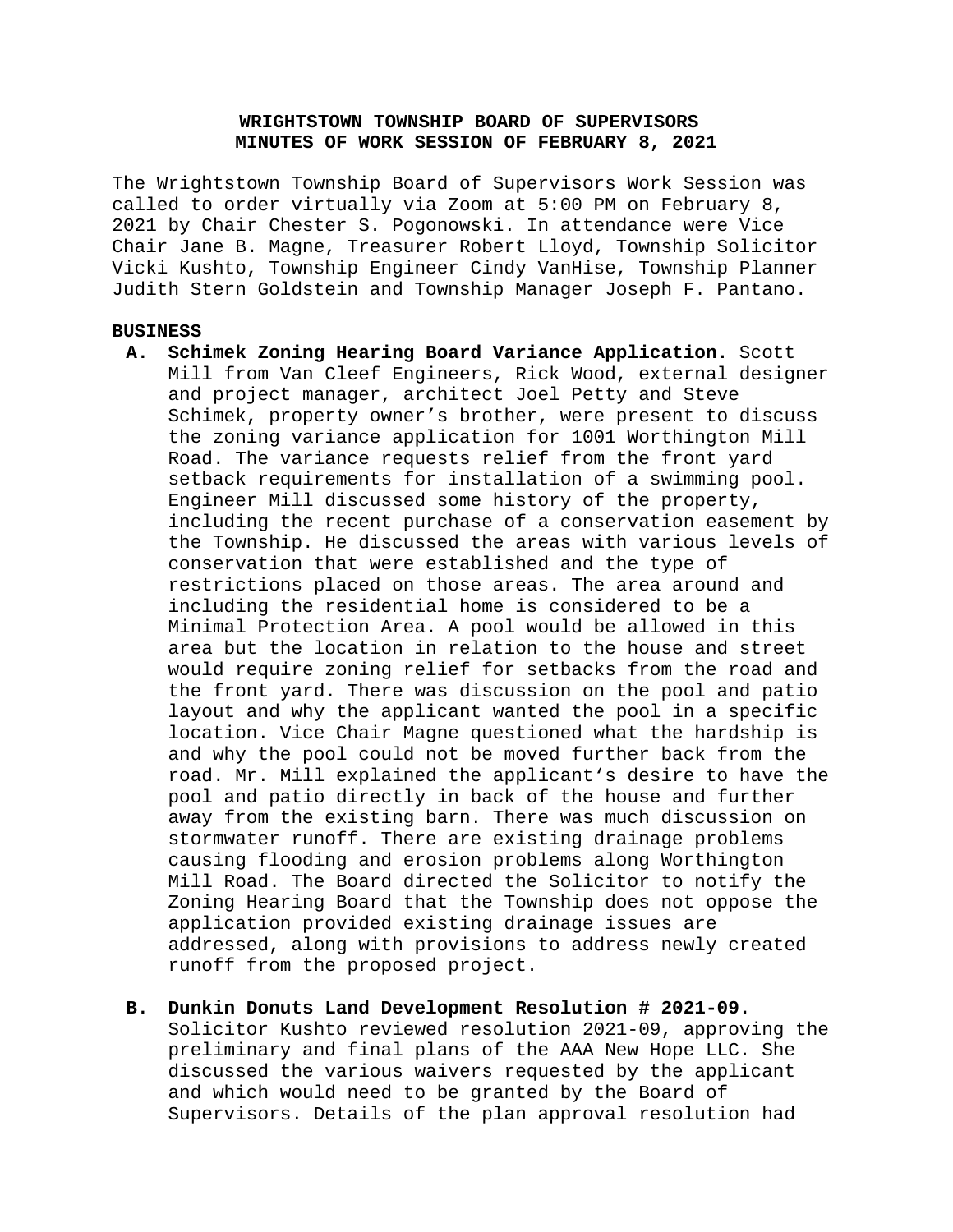been discussed at length at the January 11 work session. Vice Chair Magne said that she could not in good conscience vote for a project that could have a profound affect on the adjoining neighbor because the building site chosen on the property maximally intrudes on the adjacent residential property. Beginning at 5:00 A.M. until 10:00 P.M. everyday the homeowner will have to endure idling truck and car engines, radios broadcasting, exhaust fumes and intrusive headlights as the vehicles wait to place orders a few feet from the home. Treasurer Lloyd stated the area is zoned commercial and he felt it was appropriate use of the property. Treasurer Lloyd made a motion to approve resolution 2021-09 and was seconded by Chair Pogonowski. Chair Pogonowski and Treasurer Lloyd voted to approve the resolution. Vice Chair Magne abstained. The resolution was approved two to one.

**C. Agenda of March 1, 2021**. The agenda for March 1 was reviewed and discussed.

### **SOLICITOR'S REPORT**

Solicitor Kushto discussed the Veterans Real Estate Tax Program and its relation to the property at 2615 Windy Bush Road. There had been questions concerning the use of the existing property and whether the home should have, or continues to, qualify for the program. Solicitor Kushto stated the property was owned by a veteran Herbert Hammer and his wife Laura. Mr. Hammer passed away several years ago. However, Laura continued to live in the home until her death in June of 2020. The regulations allow for the property to remain in the program as long as the veteran's spouse continues to own the property. There was also a question as to the fact that there were two rental units on the property. After some detailed discussion, the Board decided they were not interested in pursuing any recovery of taxes, but want the Bucks County Board of Assessment and the State Veterans Administration to know that the owners have passed away and the property should be removed from the program. Solicitor Kushto will prepare a letter advising the County and State of the status.

#### **SUPERVISORS' COMMENTS**

There were none.

#### **MANAGER'S REPORT**

**A. Attorney General's Findings with respect to Boucher and James.** The Township had been notified by the State Attorney General's office that the Township had been overbilled by Boucher and James for the last several years. After an investigation by the Attorney General's office it was